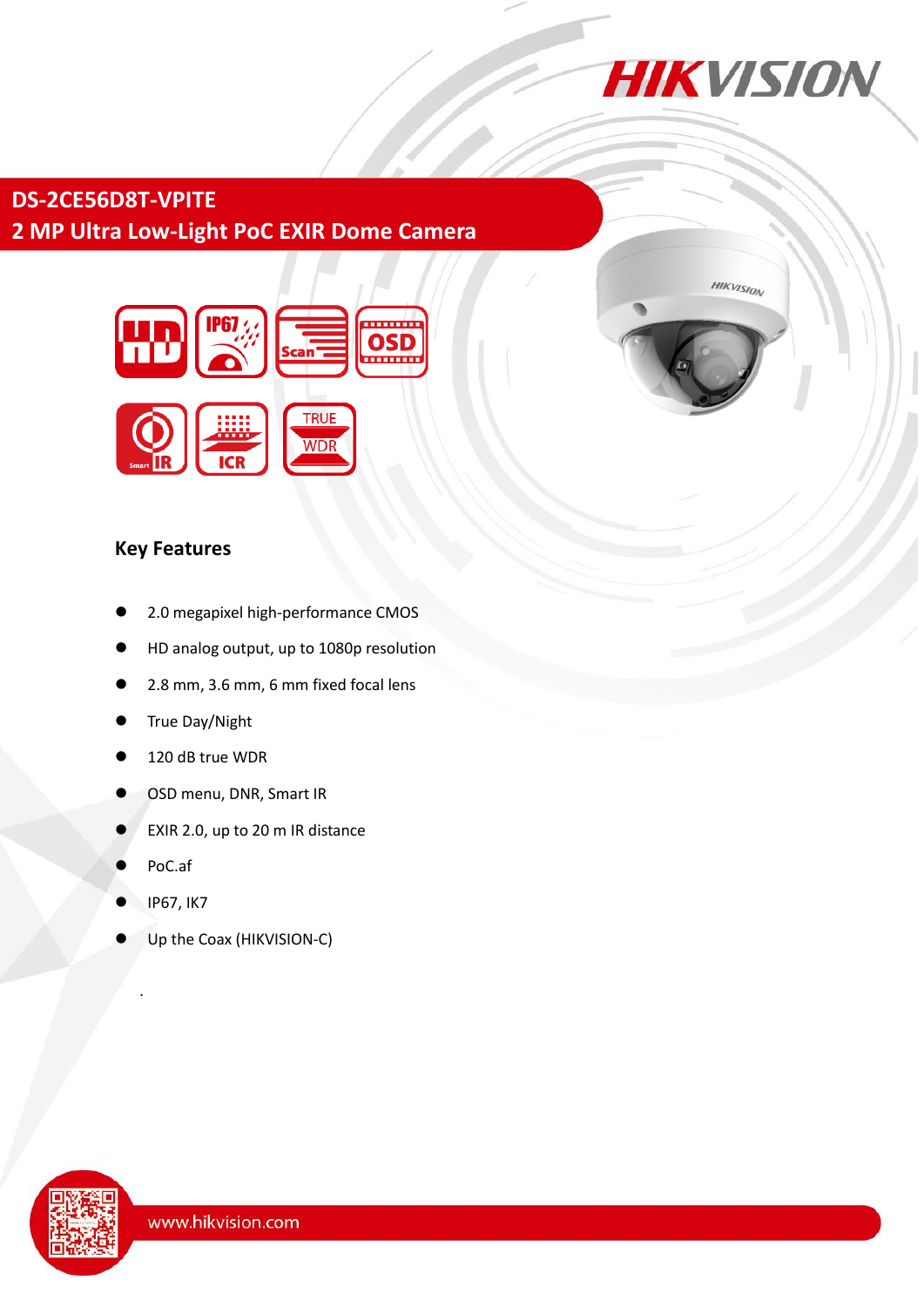

# **Specification**

Y

| <b>Camera</b>                    |                                                                              |
|----------------------------------|------------------------------------------------------------------------------|
| Image Sensor                     | 2.0 megapixel progressive scan CMOS                                          |
| Signal System                    | PAL/NTSC                                                                     |
| <b>Frame Rate</b>                | PAL: 1080p@25fps<br>NTSC: 1080p@30fps                                        |
| Resolution                       | 1920 (H) × 1080 (V)                                                          |
| Min. illumination                | Color: 0.005 Lux @ (F2.0, AGC ON), 0 Lux with IR                             |
| <b>Shutter Time</b>              | PAL: 1/25 s to 1/50, 000 s<br>NTSC: 1/30 s to 1/50, 000 s                    |
| Slow Shutter                     | Max. 16 times                                                                |
| Lens                             | 2.8 mm, 3.6 mm, 6 mm fixed focal lens                                        |
| Horizontal Field of View         | 103.5° (2.8 mm), 82.6° (3.6 mm), 54.4° (6 mm)                                |
| Lens Mount                       | M12                                                                          |
| Day & Night                      | IR cut filter                                                                |
| Angle Adjustment                 | Pan: 0° to 355°, Tilt:0° to 75°, Rotate: 0° to 355°                          |
| Synchronization                  | Internal synchronization                                                     |
| WDR (Wide Dynamic Range)         | $>120$ dB                                                                    |
| <b>Menu</b>                      |                                                                              |
| AGC                              | Support                                                                      |
| Day/Night Mode                   | Auto/Color/BW (Black and White)                                              |
| <b>White Balance</b>             | ATW/MANUAL                                                                   |
| Privacy Mask                     | ON/OFF, 4 programmable privacy masks                                         |
| <b>Motion Detection</b>          | 4 programmable motion areas                                                  |
| <b>Backlight Compensation</b>    | WDR/BLC/HLC/OFF                                                              |
| 3D DNR (Digital Noise Reduction) | On                                                                           |
| Language                         | English, Chinese                                                             |
| <b>Functions</b>                 | Brightness, Sharpness, Mirror, Smart IR                                      |
| <b>Interface</b>                 |                                                                              |
| Video Output                     | 1 HD analog output                                                           |
| <b>General</b>                   |                                                                              |
| <b>Operating Conditions</b>      | -40 °C to 60 °C (-40 °F to 140 °F), humidity: 90% or less (non-condensation) |
| Power Supply                     | 12 VDC $\pm$ 25%/PoC.af                                                      |
| Power Consumption                | Max. 3.5 W                                                                   |
| Protection Level                 | <b>IP67, IK7</b>                                                             |
| Material                         | Metal                                                                        |
| IR Range                         | Up to 20 m                                                                   |
| Communication                    | Up the coax, Protocol: HIKVISION-C (TVI output)                              |
| Dimensions                       | $\Phi$ 111 mm × 82.4 mm ( $\Phi$ 4.4" × 3.2")                                |
| Weight                           | Approx. 350 g (0.77 lb.)                                                     |